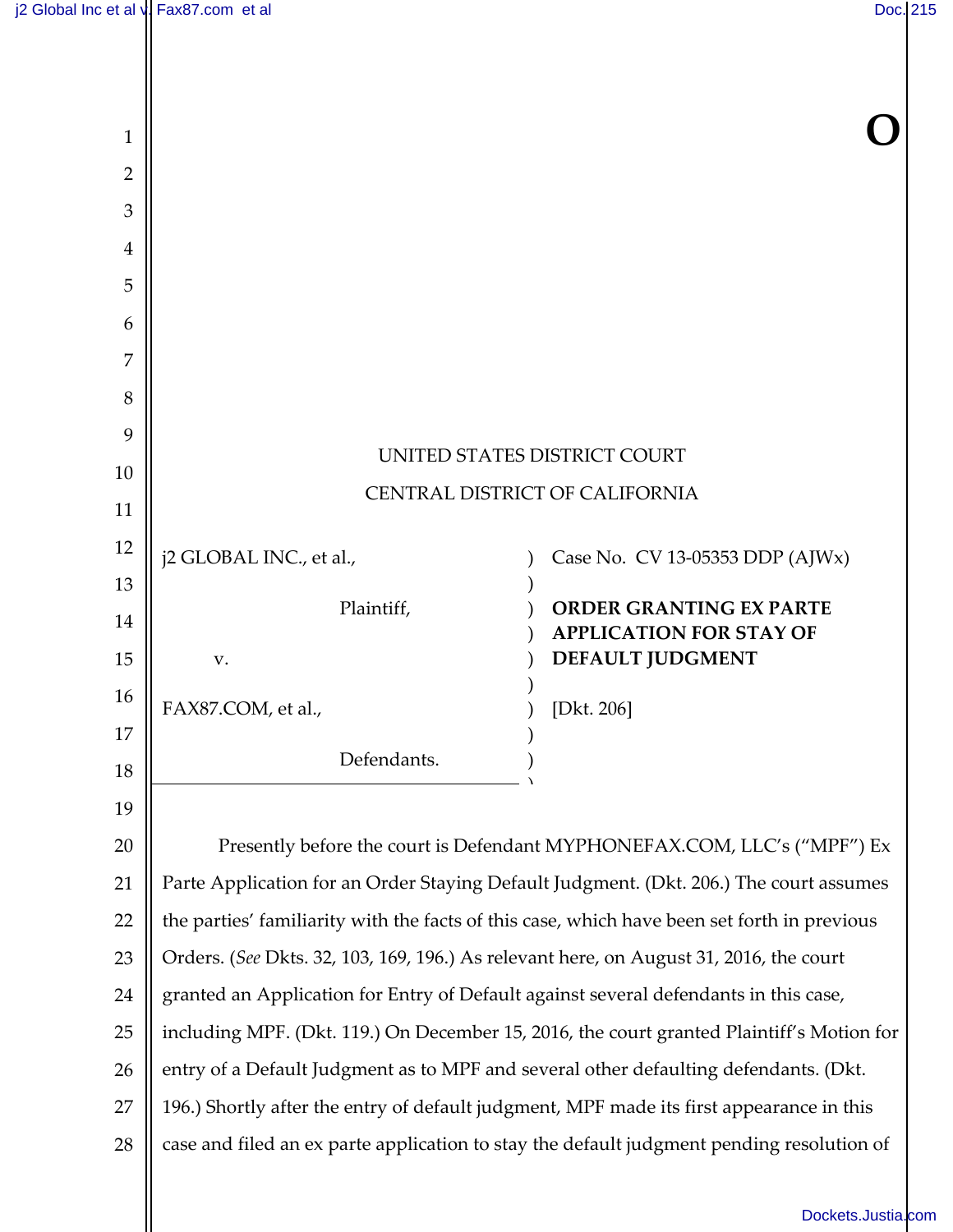| 1   its Motion to Vacate Default Judgment. (See Dkts. 206, 212.) |
|------------------------------------------------------------------|
|                                                                  |

| $\overline{2}$ | MPF has not identified the precise basis for its stay application but it has since                                                                                                                                                                                                                                                 |
|----------------|------------------------------------------------------------------------------------------------------------------------------------------------------------------------------------------------------------------------------------------------------------------------------------------------------------------------------------|
| 3              | filed a Motion to Vacate under Rule 60. (Dkt. 212.) Federal Rule of Civil Procedure 62(b)                                                                                                                                                                                                                                          |
| $\overline{4}$ | provides that "[o]n appropriate terms for the opposing party's security, the court may                                                                                                                                                                                                                                             |
| 5              | stay the execution of a judgment-or any proceedings to enforce it-pending disposition                                                                                                                                                                                                                                              |
| 6              | of any of the following motions: under Rule 60, for relief from a judgment or order."                                                                                                                                                                                                                                              |
| 7              | Fed. R. Civ. P. 62(b)(4). "As the term 'may' denotes, the decision whether or not to grant a                                                                                                                                                                                                                                       |
| 8              | stay is within the Court's discretion." United States v. Moyer, No. C 07-00510 SBA, 2008                                                                                                                                                                                                                                           |
| 9              | WL 3478063, at *6 (N.D. Cal. Aug. 12, 2008) (citing U.S. for Use & Benefit of Larkin v. Platt                                                                                                                                                                                                                                      |
| 10             | Contracting Co., 324 F.2d 95 (1st Cir. 1963)). Although the Ninth Circuit has not "expressly                                                                                                                                                                                                                                       |
| 11             | considered what factors should be used to determine whether or not a stay would be                                                                                                                                                                                                                                                 |
| 12             | appropriate under Rule 62(b)," some courts have applied the rule for granting stays                                                                                                                                                                                                                                                |
| 13             | pending appeal under Rule 62(c). See, e.g., Fredianelli v. Jenkins, No. C-11-3232 EMC, 2013                                                                                                                                                                                                                                        |
| 14             | WL 5934988, at *1 (N.D. Cal. Nov. 4, 2013); Moyers, 2008 WL 3478063, at *6. In                                                                                                                                                                                                                                                     |
| 15<br>16       | determining whether to grant a Rule 62(c) stay, courts consider:<br>(1) whether the stay applicant has made a strong showing that he is likely to<br>succeed on the merits; $(2)$ whether the applicant will be irreparably injured absent<br>a stay; (3) whether issuance of the stay will substantially injure the other parties |
| 17             | interested in the proceeding; and (4) where the public interest lies.                                                                                                                                                                                                                                                              |
| 18             | Hilton v. Braunskill, 481 U.S. 770, 776 (1987).                                                                                                                                                                                                                                                                                    |
| 19             | The court finds that MPF has satisfied its burden for securing a stay while the                                                                                                                                                                                                                                                    |
| 20             | court addresses the pending Motion to Vacate. MPF's ex parte application has set forth                                                                                                                                                                                                                                             |
| 21             | several arguments for why it may not have been properly served in this case. Given that,                                                                                                                                                                                                                                           |
| 22             | "a judgment entered without personal jurisdiction over the parties is void," Thomas P.                                                                                                                                                                                                                                             |
| 23             | Gonzalez Corp. v. Consejo Nacional De Produccion De Costa Rica, 614 F.2d 1247, 1255 (9th Cir.                                                                                                                                                                                                                                      |
| 24             | 1980), the court believes a brief stay is warranted while the parties arguments are more                                                                                                                                                                                                                                           |
| 25             | closely examined by the court. Further, MPF has established that it may be irreparably                                                                                                                                                                                                                                             |
| 26             | injured absent a stay given the scope of the injunction and the size of the judgment.                                                                                                                                                                                                                                              |
| 27             | The only remaining question is whether to require some form of security as a                                                                                                                                                                                                                                                       |
| 28             | condition of the stay. "Because Rule 62(b) is intended to preserve the status quo while                                                                                                                                                                                                                                            |